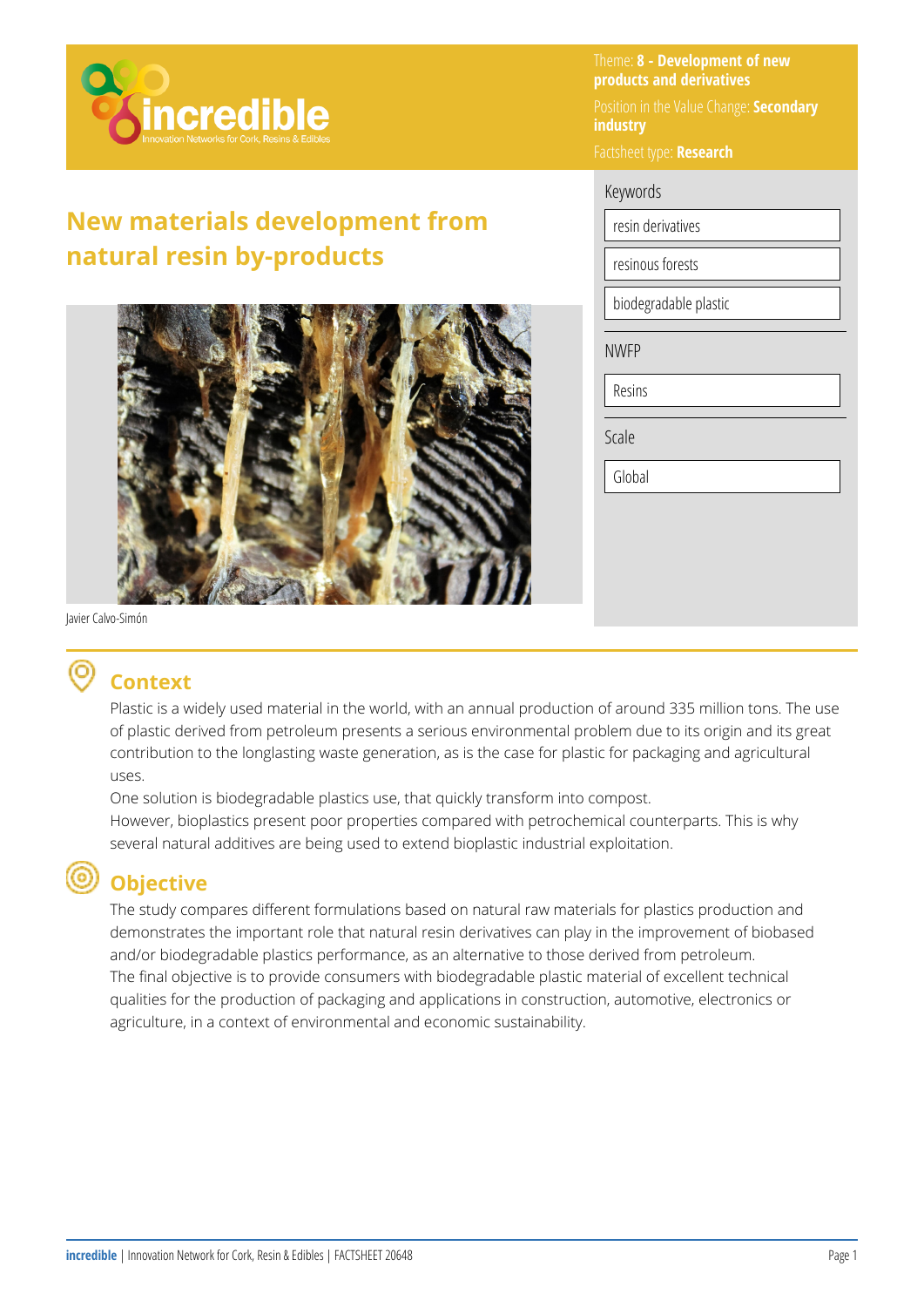# **Results**

The improvement of the technical and environmental characteristics of a plastic coming from starch (i.e.: poly(lactic acid) (PLA)) and bacterial produced polyhydroxy butyrate (PHB), is demonstrated by adding Limonene, derived from natural resin, in the following aspects:

- **Improved processability between PLA and PHB polymers.**
- Improvement of the thermal product stability, with an improvement of the general small processing window of PHB.
- Increased flexibility, even while maintaining the mechanical strength of the product
- The disintegrability test under UNE-EN ISO 20200 standard confirmed the biodegradable character of all the tested formulations.

# **Recommendations**

Considering that the bioplastic products are more expensive than traditional petrochemical-based products, the use of pine resin derivatives as plastic additives could reduce the cost of the final product. Biodegradable plastic, used rationally, produces environmental benefits such as plastic waste generation in agriculture.

Pine resin derivatives can be also used in petrochemical-based plastic to increase the biobased content into the formulation and reduce the environmental impact of these plastic products.

The success of the deliberate introduction of resin derivatives into the packaging sector depends on the viability of the resin derivatives production (terpenes, gum rosin, etc.) to supply the plastic industry.

### $\mathbf{I}^{\prime\prime}$  lmpacts and weaknesses

Pine resin derivatives can be used as natural raw material for the plastic industry extending the resins field of application.

The use of forest products for the manufacture of plastics reduces fossil sources dependence and contributes to the valorisation of rural sustainable resources.

The main weakness is that the petrochemical industry produces very cheap plastic products and good for food packaging. However, the incorporation of the natural resin increases the added value of plastic products by adding functional properties such as antioxidant or antimicrobial.

### $\rightarrow$  Future developments

- Certified resin derivatives additives for food contact applications will be required.
- Pine resin derivatives can provide functional properties to plastic materials such as antioxidant and antimicrobial performance to extend food products shelf life.
- The introduction of pine resin into the plastic industry will generate a huge growth of the sector with a consequent increase of employee, industrialization, etc.
- The use of natural resin derivatives in the manufacture of plastics should benefit from proper labelling to allow raw material traceability and its promotion as a product from sustainably managed sources.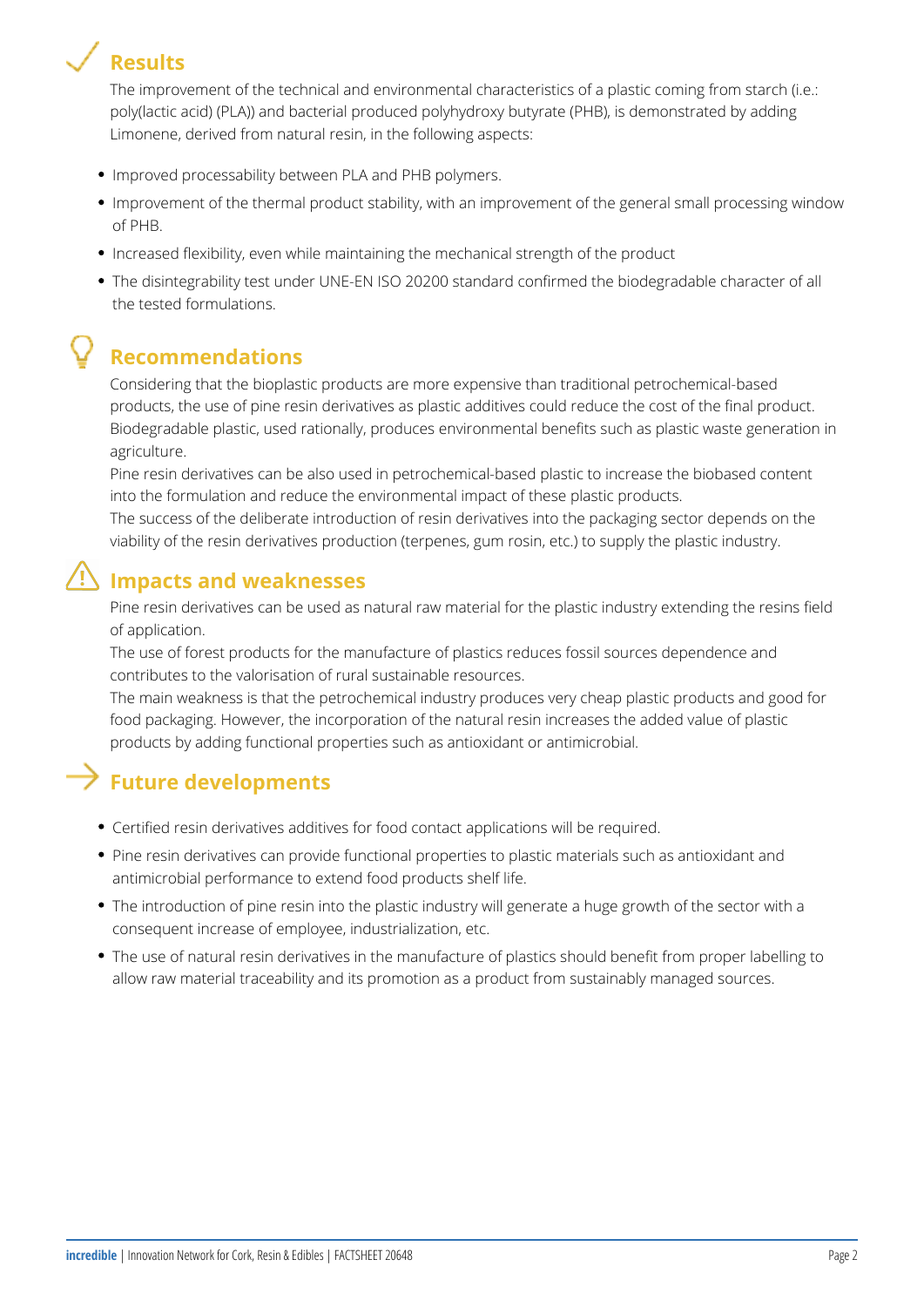Schematic representation of the thermoplastic starch (TPS) preparation and the proce formulations pine resin derivatives. Marina P. Arrieta.

#### Further information

Arrieta et al. 2013. Characterization of PLA-limonene blends for food [https://www-sciencedirect-com.bucm.idm](https://www-sciencedirect-com.bucm.idm.oclc.org/science/article/pii/S001430571300548X).oclc.org/science/article/pii/S Arrieta et al. 2014. Ternary PLA PHB Limonene blends intended for b 50: 255-270

[https://www-sciencedirect-com.bucm.idm](https://www-sciencedirect-com.bucm.idm.oclc.org/science/article/pii/S001430571300548X).oclc.org/science/article/pii/S Arrieta eCtoamhbi2n0e1d7 effect of linseed oil and noduurs troaslinC acsps aatorda Praodobuid [https://www-sciencedirect-com.bucm.idm.](https://www-sciencedirect-com.bucm.idm.oclc.org/science/article/pii/S0926669017300997)oclc.org/science/article/pii/S

Aldas et Eaflec 2020 pine resin derivatives on the structural, Jtchuerrmadlofan [Applied Po](https://www.scopus.com/sourceid/13554?origin=resultslist)ly $\overline{136}$  (43 $\overline{048}$ 236.

[https://onlinelibrary-wiley-com.bu](https://onlinelibrary-wiley-com.bucm.idm.oclc.org/doi/10.1002/app.48236)cm.idm.oclc.org/doi/10.1002/app.48

Aldas et al. 2020. A Deeper Microscopic Study of the Introlly anets on between Gum Bioplastic. A Mater-20220(1), 226 Open Access

[https://www.mdpi.com](https://www.mdpi.com/2073-4360/12/1/226)/2073-4360/12/1/226

Aldas et al. 2020. Pine Resin Derivatives as Sustainable Additives to Thermoplastic Starch. Applied Sciences 10(7),2561 Open Access [https://www.mdpi.com](https://www.mdpi.com/2076-3417/10/7/2561)/2076-3417/10/7/2561